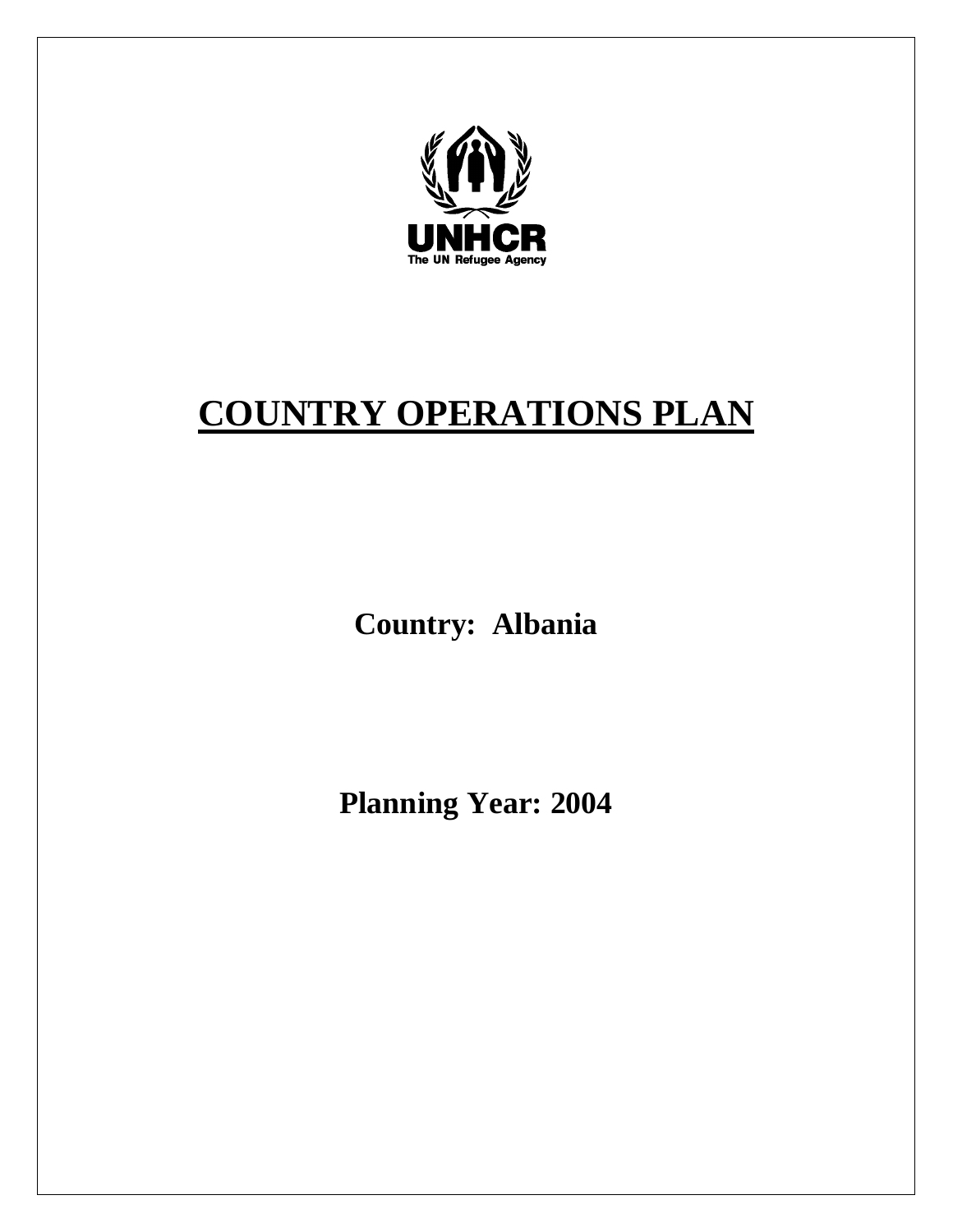# **COUNTRY OPERATIONS PLAN ALBANIA 2004**

# **Part I: Executive Committee Summary**

(a) Context and Beneficiary Population

#### **Political Context**

The Republic of Albania is a parliamentary democracy with a population of about three and a half million persons. The last parliamentary elections were held in June 2001 and have resulted in a left wing government, led by the Socialist Party.

Albania's foreign policy focuses on entering the European Union and NATO. Her NATO application was turned down in November 2002 at the Prague summit but the alliance kept the door open, and the prospect for membership is a source of pressure for reform. The EU started preliminary negotiations with Albania on a Stabilisation and Association Agreement on 31 January 2003. European Commission has said it would include commitments to human rights, democracy, a market economy, free trade and the fight against crime and corruption. Meanwhile the EU has committed itself to a three-year assistance program worth Euro 144 million for promotion of democracy and stability through support to the judiciary and public administration.

Key social issues are organized crime and corruption and poverty, particularly in rural areas. The EU has warned that Albania must do more to fight organized crime, corruption and trafficking to remain on track for eventual membership. The government has responded with a series of highly publicised antitrafficking measures. The real challenge of the government, however, is to deprive organized crime of its powerful backers in Tirana.

# **The Economy**

The growth rate has remained high since the fall of communism<sup>1</sup>. Inflation has been contained, and the currency is stable largely due to migrant workers' remittances. The telecommunication sector has expanded and infrastructure in the Centre and the South of the country has improved considerably.

Primary governmental budgetary expenditure in 2003 will be on education and public health, in compliance with the poverty reduction strategy the government signed in 2001 with the IMF and the World Bank. Direct foreign investment appears to have slowed in 2002, deterred by weak infrastructure, old technology, the fiscal burden, weak implementation of legislation and insufficient financial services for the private sector. $^{2}$ 

Albania is a country of rich resources, but persistent power cuts, uneven investments mainly concentrated in Central Albania (Tirana, Durres), outdated production facilities and a lack of government incentives and development policies have led to a high dependency on imports, mainly from Italy and Greece. As a result of uneven investments, unemployment rates, particularly outside Tirana are high. The booming construction industry provides the main employment opportunity for qualified labour. An estimated 50% of GDP is generated from illegal activities ranging from human and drug trafficking to the smuggling of cars and cigarettes.

According to the latest report issued by the Human Development Promotion Centre in Tirana, four out of five rural inhabitants live in deep poverty. The report also highlights the fact that poor inhabitants of rural areas are much poorer than needy families in urban areas. A rudimentary state welfare system,

<sup>&</sup>lt;sup>1</sup> e.g. 7,8% in 2000, and 7,3% in 2001.

<sup>&</sup>lt;sup>2</sup> Cf, Albania, State of the Nation 2003, ICG, March 2003 page 5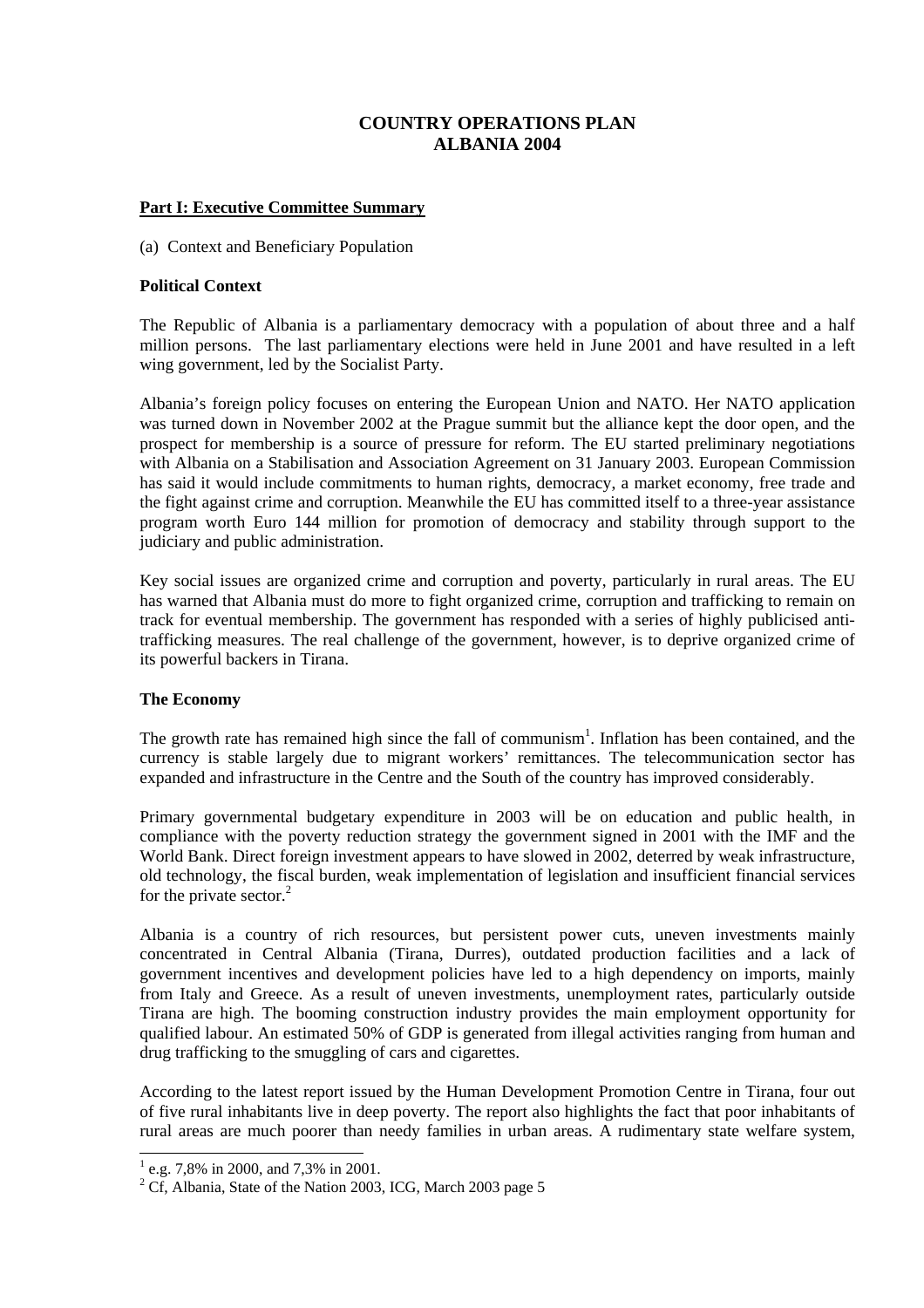'economic assistance' can only insufficiently compensate for the lack of employment opportunities and de-industrialization in most parts of Albania. The Northeast of Albania has seen the highest depopulation in the past ten years due to extreme poverty coupled with environmental degradation. This has resulted in a concentration of people from that region in urban areas in Central Albania seeking better economic prospects.

The UN country team's Common Country Assessment<sup>3</sup> identified the following priorities in 2001: poverty alleviation and economic security, gender, environment, weak institutions, corruption, migration/emigration, trafficking in human beings, arms and drugs, and infrastructure.

#### **Security situation**

The security situation in Albania remains somewhat volatile. The security phases in Albania are phase I in the cities of Tirana, Kruja, Durres and Kavaja; phase III remains in the rest of the country.

The main risks for UN staff in Albania are:

- Road accidents:
- Armed hijackings, roadblocks and hold-ups in remote areas;
- Blood feud killings (being in the wrong place at the wrong time);

Although Albania has the status of Family Duty Station – category C - the educational system has not reached an acceptable level yet, and hospitals do not offer adequate facilities. Should staff members or their family members encounter serious health problems, medical evacuation is necessary.

Living conditions have been marked by chronic shortage of electricity resulting in shortage of water. Sports facilities and recreation activities are very limited.

#### **Protection Issues**

In 2004, BO Tirana's activities will consolidate the work of the asylum institutions with a view to having a fully functional system in place, operating within internationally recognised standards. At the same time, BO Tirana will seek to increase its co-ordination with other UNHCR Offices in the region, as well as with local actors, notably in the relevant government and state structures, and with major international stakeholders on asylum and migration matters in Albania.

Issues of asylum are intrinsically entangled with issues of clandestine migration in Albania, a country at the gates of an enlarged European Union. UNHCR should act as a catalyst in further strengthening the "three-pronged approach" developed by BO Tirana in 2000 in collaboration with IOM and OSCE. Within its mandate UNHCR will continue to collaborate with international organisations and governmental authorities to, *inter alia*, ensure access to the respective systems and programmes in place for populations of concern (asylum seekers, irregular migrants, victims of trafficking) through the prescreening procedure. Following an instruction by the Ministry of Public Order in February 2001, referrals of intercepted foreigners to pre-screening teams come from Police Commissariats. Preliminary discussions among partner organisations with the European Council strongly suggest extending prescreening activities to borders, so-called 'buffer zones', and to airports and ports to avert risks of involuntary return of asylum seekers. The planned extension of the pre-screening is likely to happen in the second half of 2003 and be an operational challenge in ensuring access to the asylum procedure in an environment where control mechanisms are otherwise being reinforced.

BO Tirana will thus contribute to the implementation of the *Agenda for Protection*, notably with regard to ensuring protection of refugees within broader migration movements. Through the results of its prescreening activities, BO Tirana hopes to contribute to the reduction of irregular secondary movements, an issue which remains a major challenge in the European context. Finally, through the co-ordination of

 3 Albanian Center for Economic Research, Tirana, June 2002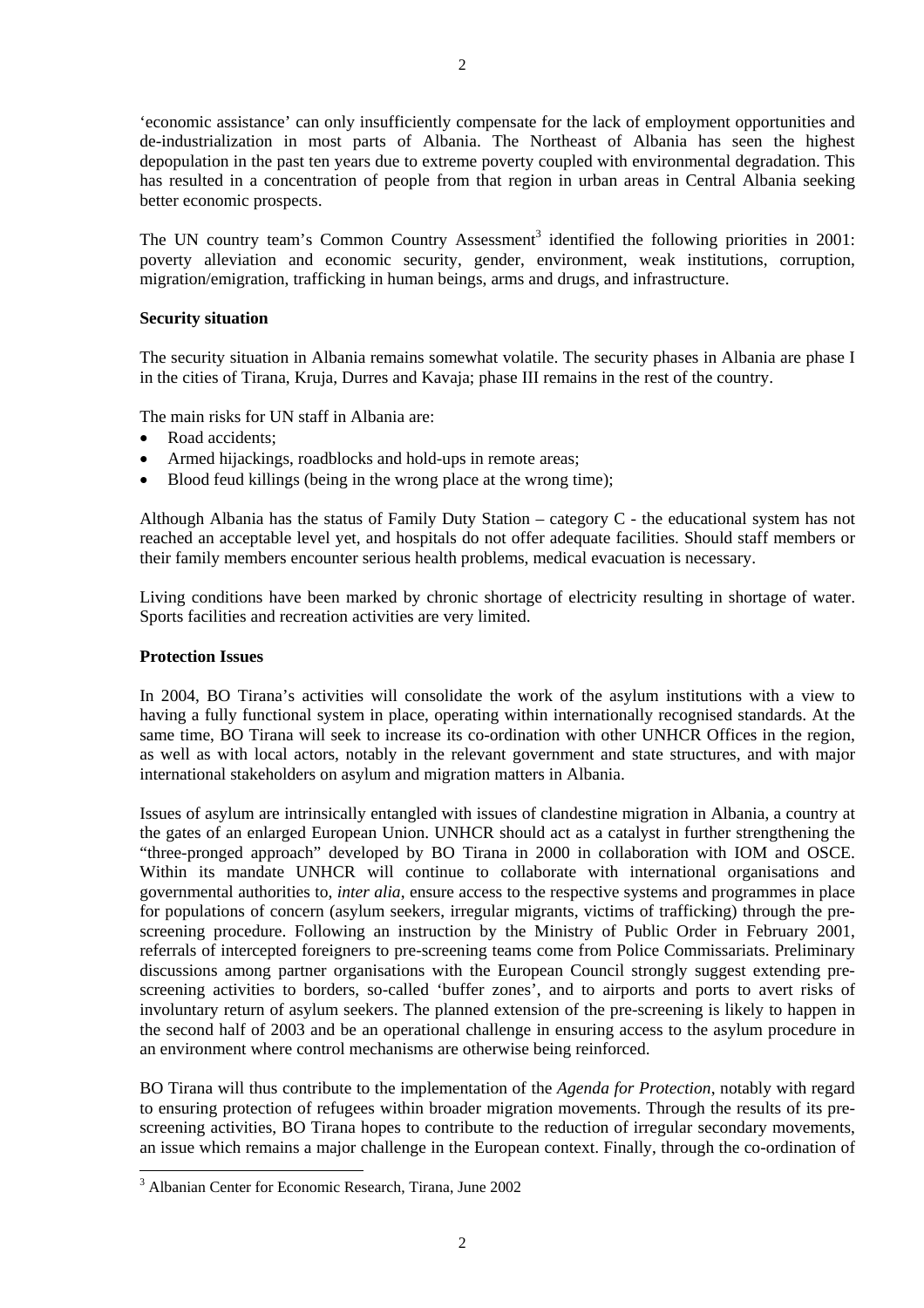activities, particularly in the context of the pre-screening, BO Tirana will continue to foster the dialogue and co-operation between UNHCR and IOM, also among the Agenda's objectives.

BO Tirana will also have to closely monitor and intervene in the refugee status determination procedure, both in its administrative and judicial components. At present, this procedure is deficient in procedural terms. UNHCR's rights and duties in RSD procedure, institutionalised in the Asylum Law, include being present in all hearings and refugee status determination meetings in both administrative instances and providing written recommendations upon request from the OFR. It is expected that in the second semester of 2003 the Minister of Local Power and Decentralisation will approve an administrative instruction on the Refugee Status Determination procedure, which has been drafted by the Task Force for the implementation of the asylum procedure. This instrument will continue to provide guidance to OFR staff conducting RSD. It will, as hitherto, require considerable input by BO Tirana to bring the administrative practices of the OFR up to standard, both in terms of substance and of procedure.

BO Tirana will provide minimal assistance to asylum seekers during their status determination. A reception centre for asylum seekers will be handed over to the government, which is expected to assume responsibility for its management, once the rehabilitation undertaken by UNHCR between 2001 and 2003 is completed.

BO Tirana will assist in and advise the government on the search for durable solutions for recognised refugees. Considering the economic and social situation in Albania, the prospects of sustainable local integration of persons of non-ethnic Albanian origin granted asylum will remain poor in 2004, unless BO Tirana provides targeted support to facilitate the integration and self reliance for persons granted asylum. The implementation of the Law on Local Integration and Family Reunion may improve future prospects by granting work permits, access to education and health care. Nevertheless, the granting of access to basic social services is only a first step, and will not suffice to achieve integration. Monitoring of protection and assistance-related matters will be necessary, as well as training of the OFR management staff.

BO Tirana in 2004 will assume a more prominent role in advancing UNHCR perspectives and policies in the context of the Stabilisation and Association process. BO Tirana will continue its participation in other local and international initiatives (e.g. the International Consortium and the SP MARRI).

The inter-ministerial Task Force for the Implementation of the Asylum System has proven a most valuable tool of co-ordinating asylum-related issues in Albania. By end of 2003, it can be assumed that the drafting of laws and by-laws will be completed. However, since not all of these acts will be approved by that time BO Tirana will continue lobbying for their implementation. In addition, the Task Force will continue its work with the periodic update of the Asylum National Action Plan and to coordinate authorities and international organisations in implementing the asylum structures filling the gaps identified. In this connection, should the Regional CARDS Programme on Asylum be effectively launched in 2004, the Task Force appears to be well placed to assume the role of co-ordinating the implementation and further harmonisation of the asylum system in Albania in the wider context of the Stabilisation and Association Process. The secretariat is largely integrated in BO Tirana structures.

#### **UNHCR's Role**

UNHCR provides support to the Government in developing an asylum system in Albania. Direct support is provided to the Office for Refugees (OFR), which includes financial assistance and the provision of expertise. Support to the OFR also encompasses the rehabilitation of a reception facility for asylum seekers. UNHCR participates in the inter-ministerial Task Force for the Implementation of the Asylum System, notably through the work of its Secretariat and the provision of expertise, inter alia, in the drafting/review of the National Actin Plan and in the drafting of legal acts.

UNHCR will have a role to play in the further implementation of a national asylum system in the context of the negotiations towards a Stabilisation and Association Agreement, which were formally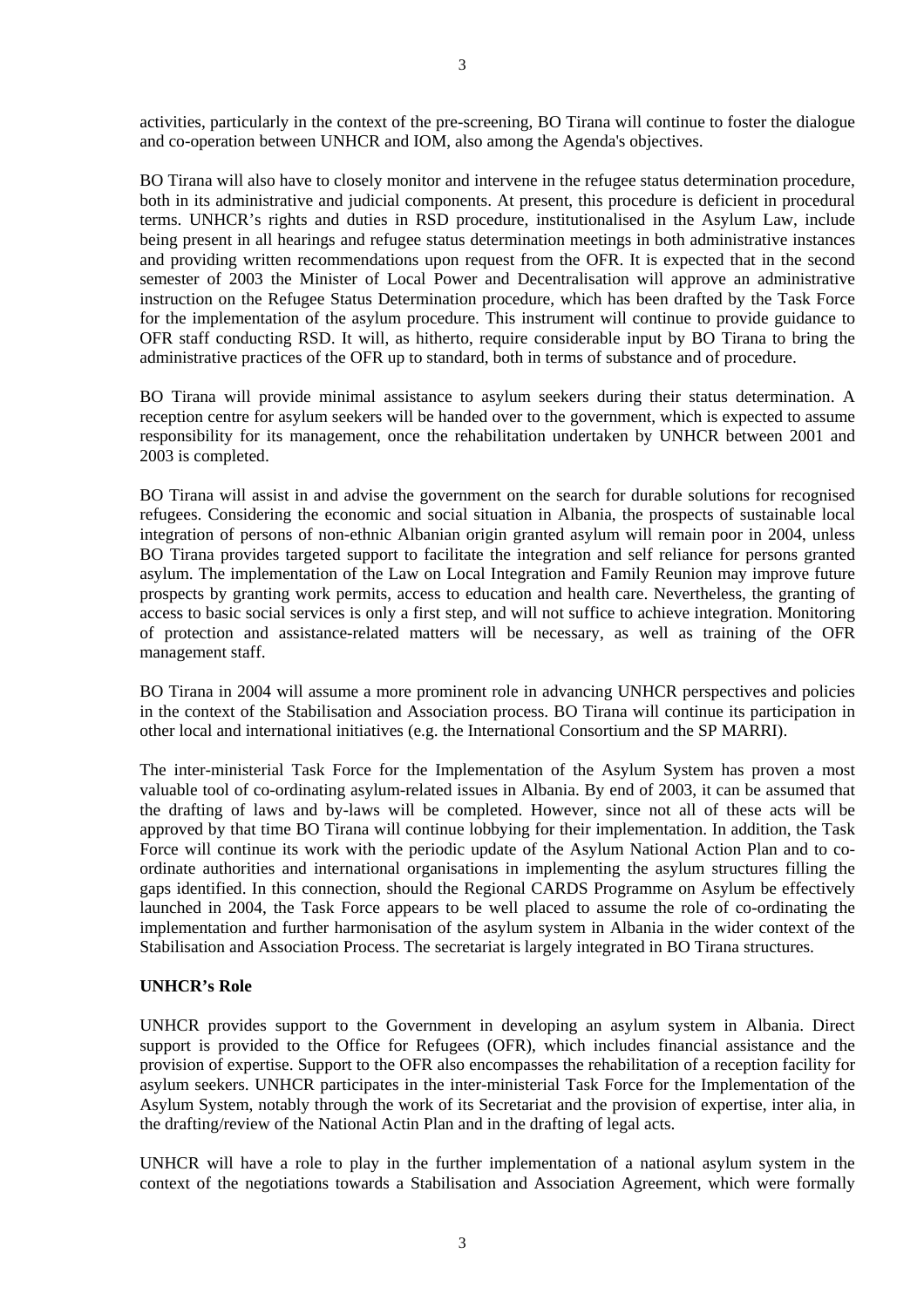opened in January 2003. In 2004, UNHCR will play a stronger advocacy role in ensuring international protection of persons in need within a co-ordinated management of the interface of asylum and migration by all relevant partners in Albania.

Furthermore, BO Tirana identified a need to strengthen its dialogue with regional offices in Southeastern Europe and in the Western Balkans on asylum and migration policies, to increase the exchange of information on migratory flows, and to harmonise its responses. Similarly, dialogue with relevant governmental departments needs to be reinforced to increase UNHCR's impact on the formulation and implementation of state policies pertaining to asylum and migration. In this regard, BO Tirana is positively noting current steps to transfer the OFR to the Ministry of Public Order to improve co-ordination between asylum and migration matters within the Government of Albania and with its neighbours.

Lastly, shelter (collective and individual shelter for families), health care, legal assistance, education and vocational training to refugees and asylum seekers is currently provided by UNHCR implementing partners, but efforts will continue to gradually hand over responsibilities to the Office for Refugees.

# **Policy Issues**

In the past years UNHCR BO Tirana has focused its attention on assisting the government to develop a full-fledged asylum system. The constitutive elements of such an asylum system in its three components of pre-procedure (access to asylum), procedure (refugee status determination) and post procedure (notably local integration) are expected to be laid down both in terms of legislation and of institutions by the end of 2003. Hence, 2004 and 2005 appear in principle as years of implementation.

In 2004 BO Tirana will continue its support to the Governmental Office for Refugees (OFR), thus enabling this body to fulfil its legal mandate, *inter alia*, of deciding on asylum applications in first administrative instance and co-ordinating governmental bodies for the protection and assistance to asylum seekers and refugees. In particular, BO Tirana will support the government in the following priority areas.

- ♦ Financial and managerial support will be given to the OFR in ensuring that reception conditions in the Babrru Reception Centre are according to internationally recognised standards. Training will be provided to the OFR staff responsible for the management of the Reception Centre for Asylum Seekers.
- ♦ BO Tirana will continue to work towards improving the skills of OFR staff through both formal and on-the-job training. In particular this training will be provided to bring the refugee status determination procedure up to international standards both in procedural and substantial terms. BO Tirana will continue to play a role, institutionalized in the Law on Asylum, in hearings and in refugee status determination meetings.
- ♦ BO Tirana will continue to support the training of police officers delivered in 2002-2003. In particular, co-ordination between OFR and police officers concerning access to asylum will be improved.

BO Tirana will seek to increase the access to asylum in Albania by actively promoting and undertaking the pre-screening of irregular foreigners both within country and in the border points. Until now, the pre-screening mechanism is only including foreigners intercepted within Albania, while border points are excluded. UNHCR and its partners in pre-screening propose the extension of the pre-screening to foreigners intercepted at the borders, in so-called 'buffer zones' and at ports. It is expected that the Government will agree to the extension of the pre-screening in the second semester of 2003. Hence, in 2004 considerable efforts will have to be made, both to increase the skills and knowledge of Border Police on asylum by training, and to actually pre-screen foreigners both within the country and at the borders to ensure access to asylum.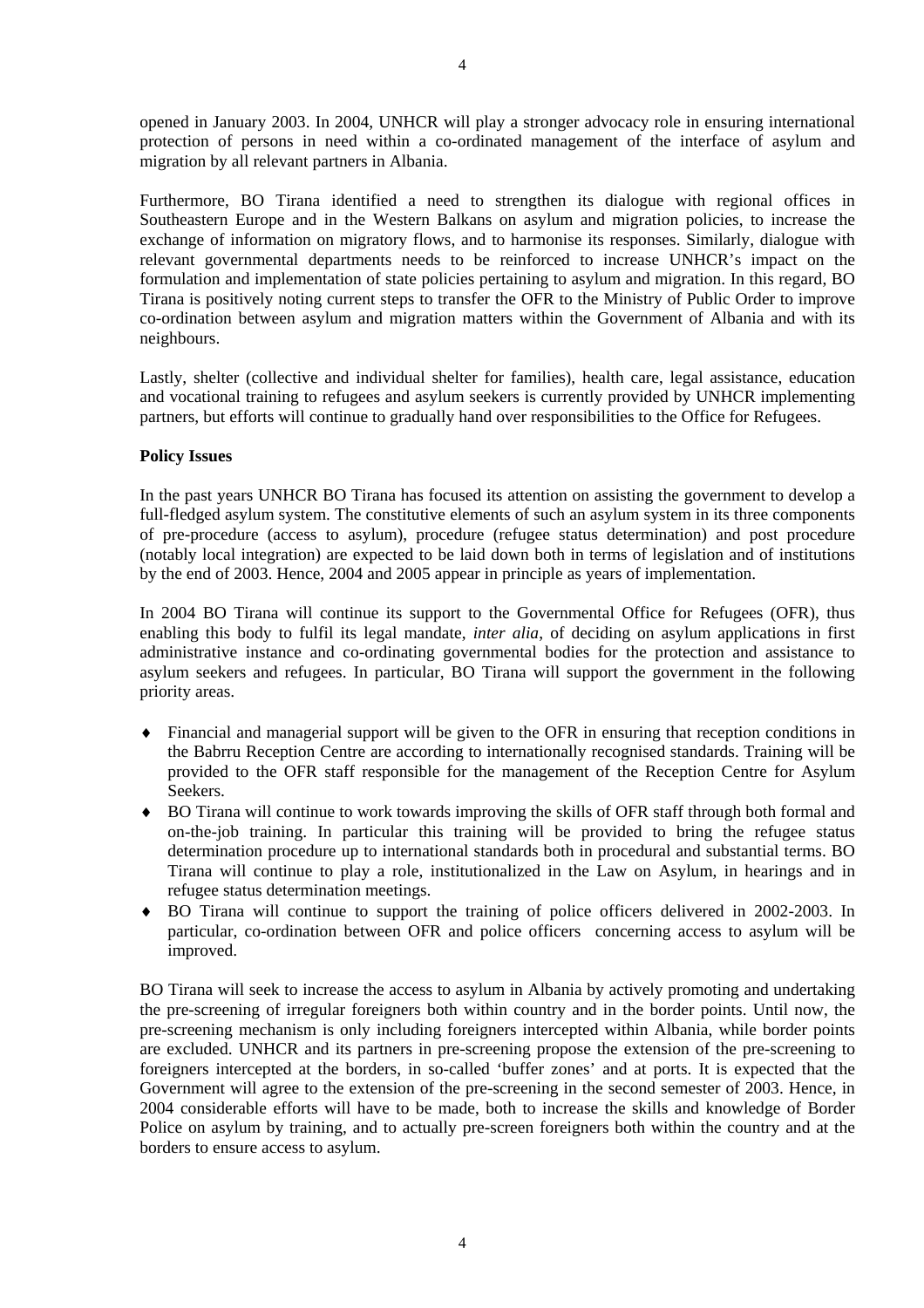The Law on integration and family reunion of persons granted asylum in the Republic of Albania marks a significant development in the implementation of the asylum system. It was approved by the Albanian Parliament on 3 July 2003. This law regulates the procedures for education, employment, health and social care, housing and family reunion of the person granted asylum in Albania.

In 2004 the governmental authorities will not be yet in a position to provide assistance to asylum seekers and persons granted protection, particularly towards their local integration, which will remain elusive for refugees of non-ethnic Albanian background. UNHCR will therefore still have to support them.

#### **Overview of Beneficiary Population / Theme**

UNHCR's programme focus in 2004 is contained in a single theme, i.e. to further develop and strengthen the implementation of the national asylum system in close collaboration with the Government of Albania, IOM and OSCE. This programme will entail pre-procedural activities involving a planned extension of pre-screening of irregular migrants to border points, activities pertaining to improve procedural activities (RSD done by the Office for Refugees), and post-procedural activities. Post-RSD support will include the provision of basic assistance to needy refugees geared towards finding durable solutions.

#### **Theme : Strengthening of the Asylum System in Albania.**

This theme will address capacity building for a sustainable governmental asylum system, from preprocedural issues, through the RSD procedure, to post procedural matters. The country programme will also provide material support to refugees and asylum seekers, as the national system is not yet capable of doing so. Durable solutions will thus have to be sought in local integration, as well as in some cases resettlement.

Selected Programme Goals and Objectives:

Name of theme: **Strengthening of the National Asylum System**  Main goal: **Recognised refugees and asylum seekers benefit from a functioning national asylum system according to international standards.**